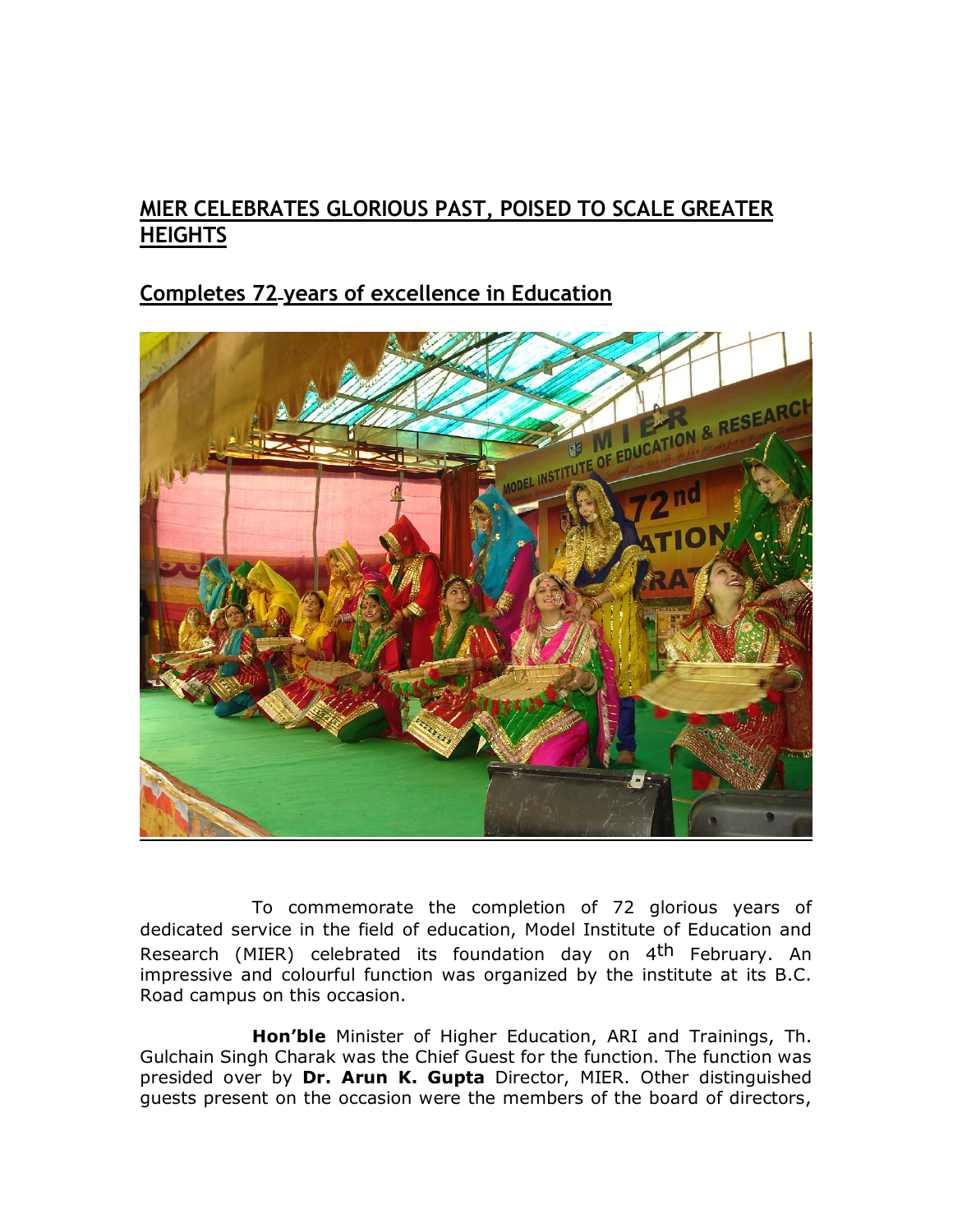high ranking government officials, social activists, prominent citizens and large number of parents of the students of various wings of the institute.

 On his arrival the Chief Guest was accorded a warm reception by the Director and senior officers of the Institute. He was presented a guard of honour by the smartly turned-out NCC Naval Cadets and the scouts and guides of Model Academy. Two tiny tots of Model Academy presented bouquets to the Chief Guest. Thereafter, the Chief Guest paid rich homage to the Founders of MIER late **Prof. H.L. Gupta** and Prof**. Shanti Gupta** by laying floral wreaths at their portrait.



**Dr. Arun K. Gupta** formally welcomed the Chief Guest and described him as a son of the soil and a true representative of Dogra traditions, heritage and culture. He is true leader of the masses of Jammu and Kashmir State who had brought about revolutionary changes in the public works department of the state and being an educationist himself has now been handed over the responsibility of the higher education department by the Hon'ble Chief Minister which is a matter of great pride for all of us. He thanked the public and parents for giving full support to MIER for the last over seven decades in the achievement of its noble educational objectives. He also thanked the government, university and board authorities for reposing confidence in the programmes offered by the institute. Dr. Gupta also highlighted the achievements of the institute and recounted its glorious journey since its inception as a small school with 2 students to its